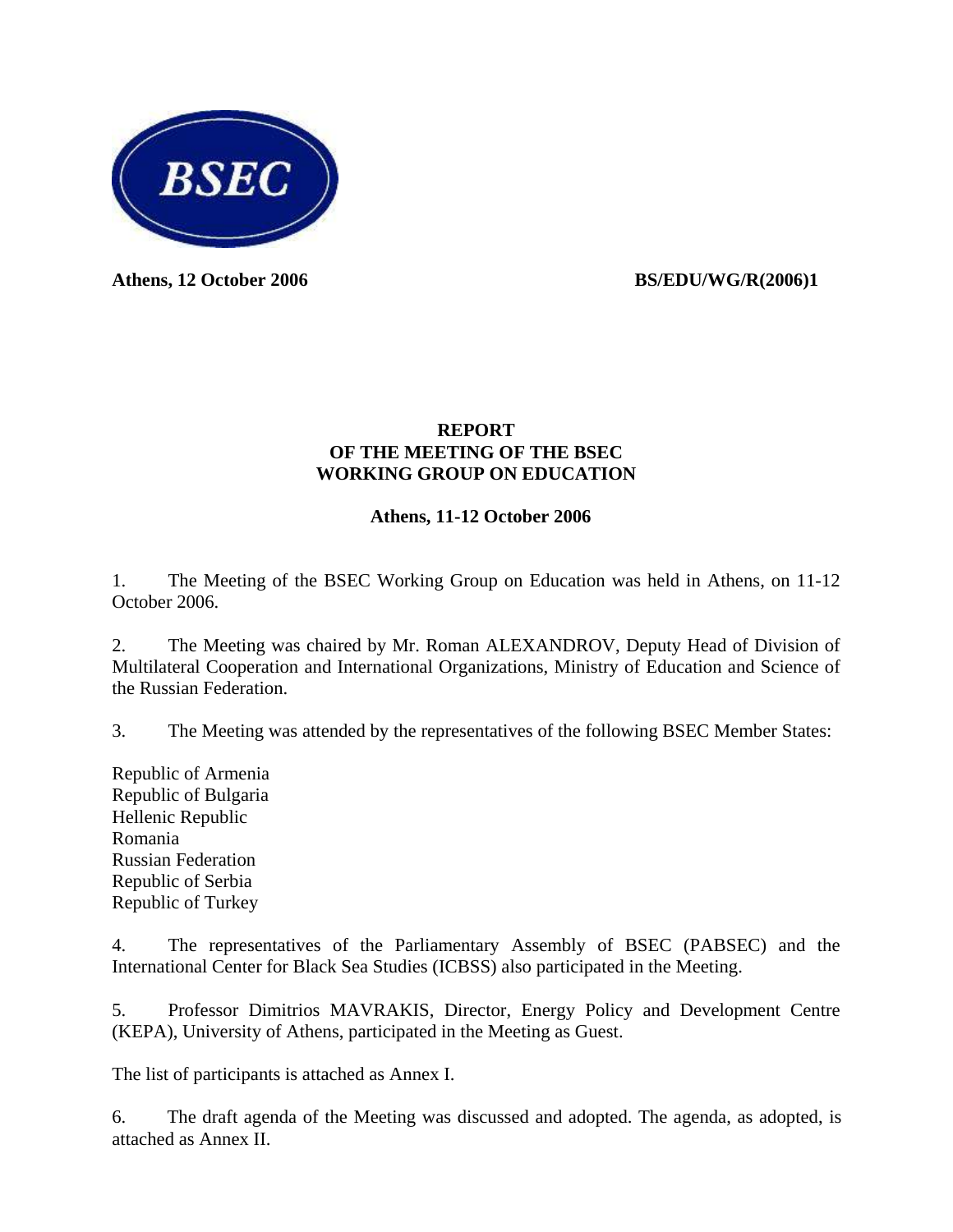### **ADOPTION OF THE TWO-YEAR PLAN OF ACTION OF BSEC COOPERATION IN THE FIELD OF EDUCATION**

7. The two-year Action Plan, presented by the Country-Coordinator, was discussed and approved with amendments. The Action Plan is attached as Annex III.

### **IMPLEMENTATION OF THE JOINT ATHENS DECLARATION OF THE MINISTERS RESPONSIBLE FOR EDUCATION (2005):**

8. The representatives of the Member States following the recommendations as outlined in the Athens Declaration of the Ministers responsible for Education (Athens, September 2005) expressed their views on the priorities to be taken on.

9. The participants stressed the importance of cooperation in the development of national frameworks of qualification with the aim to have a better compatibility of the educational systems in the BSEC region. The representative of Turkey expressed the interest of Turkey to elaborate on this issue and to convey their proposal to the Member States through PERMIS.

10. The participants exchanged views on the creation of a network and website dedicated to the educational issues of the BSEC Member States, which would be updated systematically by each Member State. They decided to start the implementation of the project and the representative of the Hellenic Republic assumed responsibility to elaborate on it and present the views how to achieve this goal and to inform the Member States through PERMIS in due time.

11. The participants discussed the issue of joint programs between universities and institutions of Higher Education and decided to come up with concrete proposals at the next Meeting of the Working Group.

12. The participants also started to discuss the joint research programs among the Higher Education institutions in BSEC and decided to proceed with exchange of ideas and come up with concrete proposals at the next meeting of the Working Group.

13. The Working Group took note of the project of the Council of Europe considering History teaching and inter-cultural dialogue in the Black Sea region and found it interesting for BSEC. The Working Group requested PERMIS to contact the Council of Europe with the proposal to expand this project for all BSEC Member States and jointly develop it at the level of Higher Education.

14. The Working Group emphasized the importance of providing better understanding and transparency of qualifications received within Vocational and Educational Training (VET) in the BSEC Member States. The Working Group was informed by the representative of the Russian Federation about initiatives proposed by the Russian Federation within the Chairmanship in G-8 Group concerning better understanding of qualifications obtained at national education level. The Working Group requested PERMIS together with the Ministry of Education and Science of the Russian Federation to study the possibility to involve BSEC Member States in the implementation of the above mentioned initiative.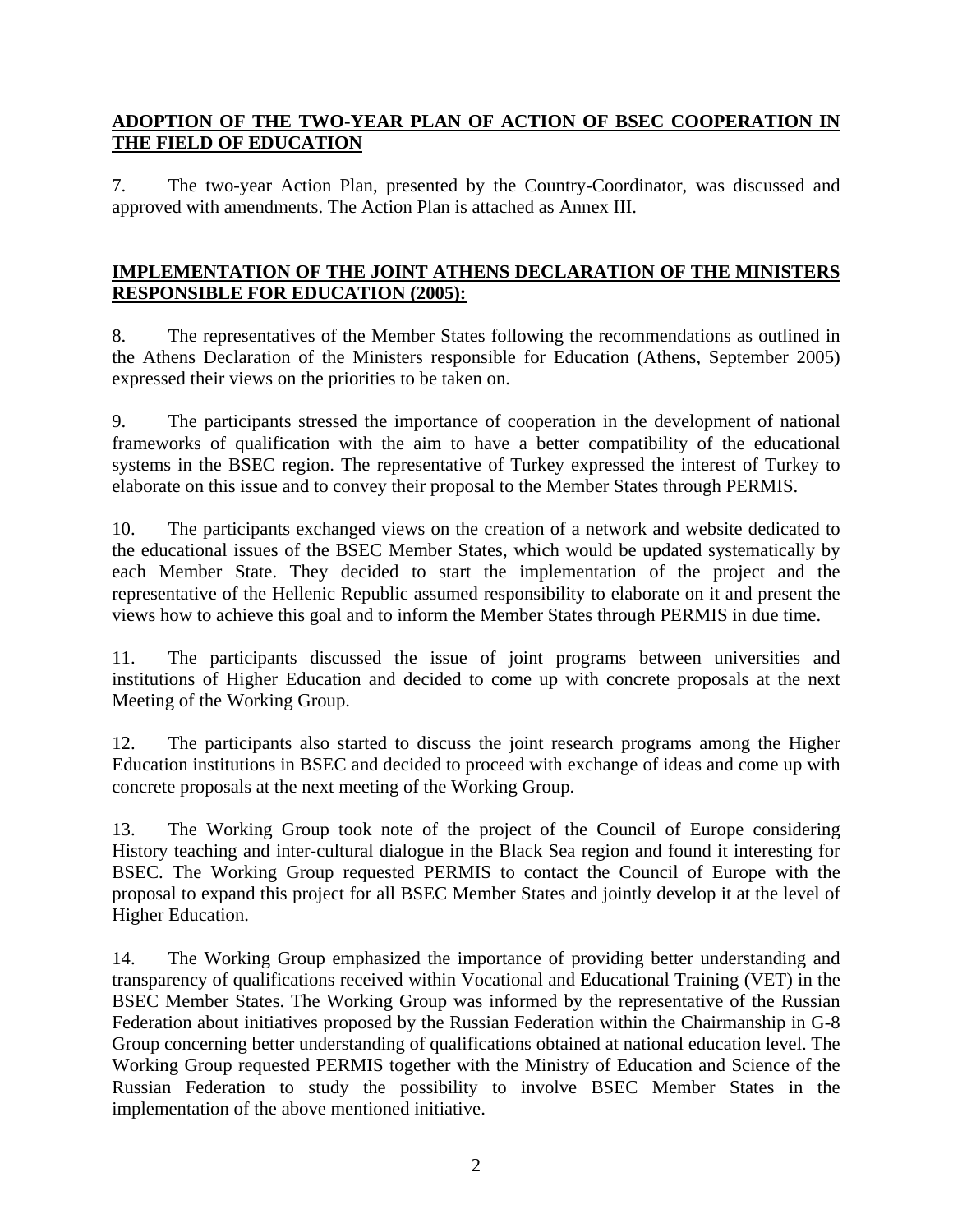#### **PRESENTATION AND CONSIDERATION OF IDEAS AND PROJECTS IN THE FIELD OF EDUCATION AMONG BSEC MEMBER STATES (PROJECT DEVELOPMENT FUND)**

15. The participants examined the three projects submitted to BSEC PERMIS in the field of Education.

16. The project entitled "Studies of relationships in 16<sup>th</sup> century according to the data from Russian, Turkish and Ukrainian archive and historical sources" was submitted by institutions of Ukraine, Turkey and Russia.

17. The Working Group had a negative assessment of the project on the grounds of irrelevance of economic benefit for BSEC cooperation.

18. The project entitled "An Electronic Marketplace to support Pairs of Less Widely Studied European Languages (WISE)" was submitted by institutions of Greece, Romania, Bulgaria and Serbia.

19. The Working Group had a positive assessment although there were different views on the essence of the project and decided to forward it to the next Meeting of the Committee of Senior Officials.

20. The project entitled Network of Integrated Circuit Design Teaching Centers in Black See Region was submitted by institutions of Serbia, Armenia and Bulgaria.

21. The Working Group had a positive assessment of the project and decided to forward it to the next Meeting of the Committee of Senior Officials.

## **ANY OTHER BUSINESS**

22. The representatives of the Member States presented their points of view and elaborated on relevant information on national policies and best practices in the field of education in their countries.

23. Professor D. Mavrakis made a presentation on a project entitled "The EU-BSEC Energy and Climate Policy Networks". He made an appeal to the participants to encourage their countries to join the activities within the EU funded project with the aim to contribute to the enhancement of the long-distance learning in the EU and BSEC.

24. The Member States welcomed the project, with a view that it may be beneficial for BSEC and requested further information be distributed by PERMIS among the Member States.

25. The delegation of Serbia expressed the interest, as it will assume the role of the Chairman-in-Office of BSEC during the period November 2006 – April 2007, to host the next Meeting of the Working Group on Education in Belgrade, in April 2007.